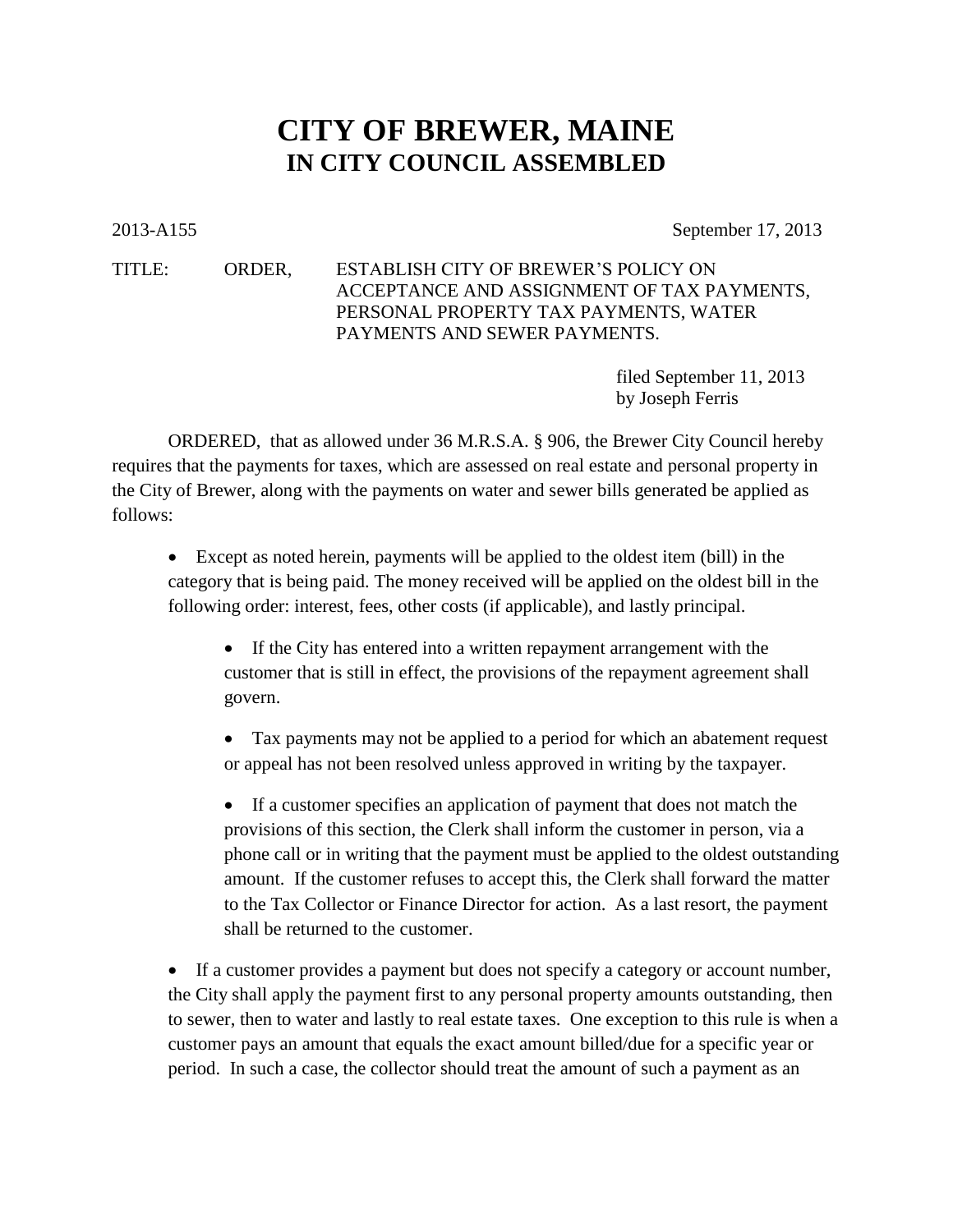indication of the customer's intent to pay that specific bill and shall apply it in accordance with the terms specified in Section 1 above.

 The City shall present to customers wishing to make a partial payment on one or more liens a waiver form to sign stating that their payment does not waive the City's lien rights. If the customer refuses to sign the waiver or the payment is made by mail, the customer shall be provided with a written statement from the Treasurer that acceptance of partial payment does not constitute a waiver of any lien rights.

 When payment is made by check for a tax lien which is about to be filed or which is about to foreclose, the Tax Collector should record the lien and the Treasurer should not discharge the lien until the check "clears." If and when the check clears, the account is deemed paid as of the date the check was received or postmarked, if mailed. The taxpayer shall be informed of this procedure in the 30 day notice the City sends.

 If the City has begun the legal process of perfecting title on a foreclosed lien, no payments related to the primary lien the City is pursuing shall be accepted. Any payments accepted shall be for current bills only. For example, if the City is working to perfect title on a property with foreclosed tax and sewer liens, but the tax lien is what the City is using in court to claim title, the City shall not accept tax payments on the property but shall be allowed to accept payment on current water and sewer bills related to the property.

FURTHER ORDERED, that the City shall pursue collection of amounts due using methods including, but not limited to, the following:

• The Tax Collector and /or City Treasurer shall enforce liens on real estate in accordance with Title 36 M. R. S. A. Chapter 105, "Enforcement of Lien on Real Estate" . However, the City reserves the right to not perfect title on properties if the circumstance warrants it.

• The Tax Collector and/or City Treasurer will send delinquent personal property accounts to a collection agency before the end of each fiscal year that they were assessed. A notice will be sent by certified mail at least 30 days prior to sending the account to a collection agency.

• The Tax Collector and/or City Treasurer shall enforce liens on properties with delinquent sewer in accordance with title 38 M. R. S. A. chapter 1208.

• The Tax Collector and/or City Treasurer shall enforce liens on properties with delinquent water in accordance with title 35-A M. R. S. A.

The City reserves the right to participate in any of the following to collect amounts due: